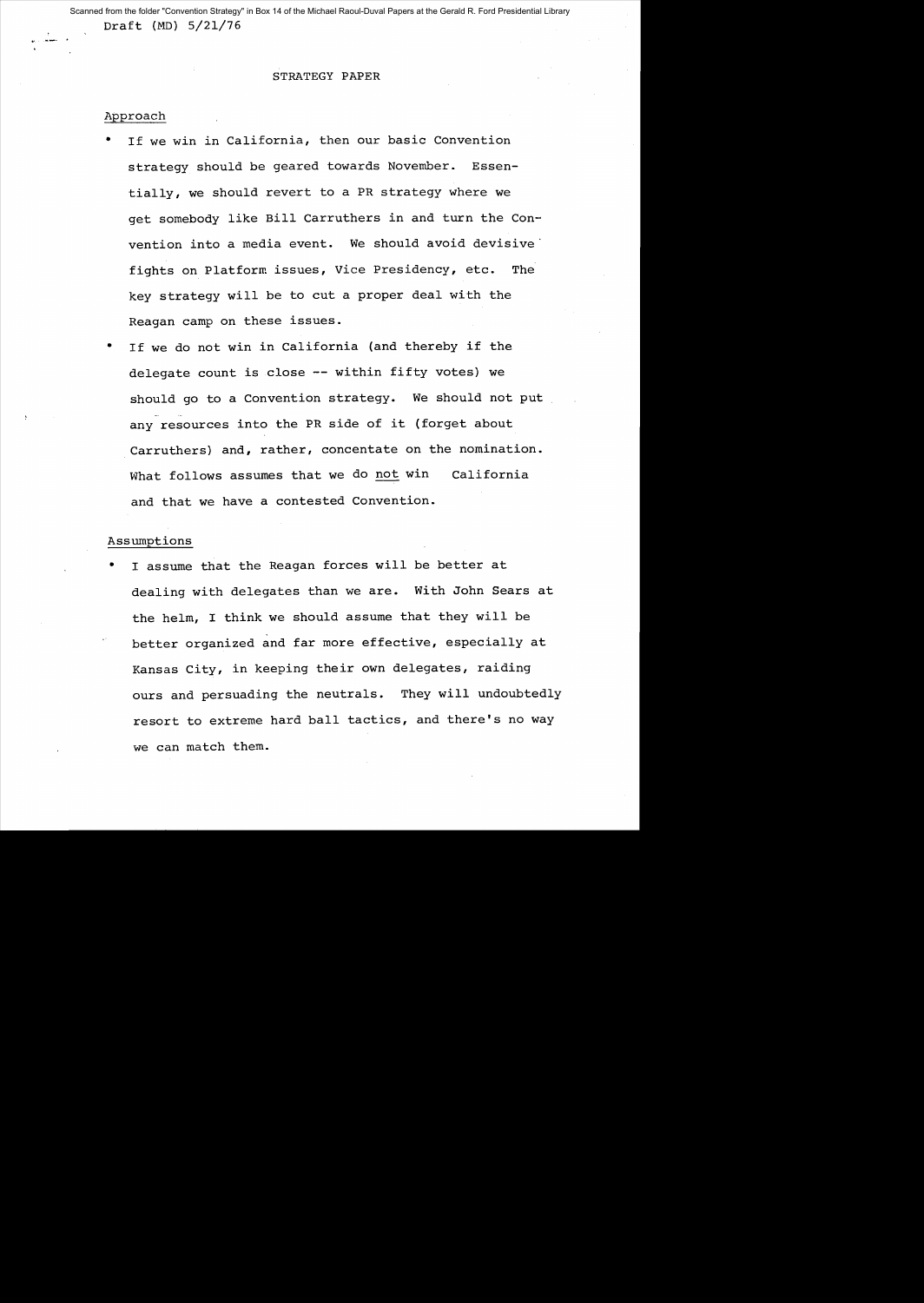Our principal strengths are:

•

- The Presidency itself. All the power that this implies, especially in use of the President to persuade delegates. Other benefits of the Office, such as those catalogued by Connor.
- Our power with the RNC and Convention staff.
- Our "advocates". People who can command press attention, such as the Vice President, etc.
- Our weaknesses are:
	- We are not that well organized
	- We do not have the extremely tough, hardened and experienced people that Reagan has.
	- We obviously cannot resort to the kinds of tactics Reagan will be using.
	- The Presidency itself is a constraint, especially when it comes to issues.

# Planning Ideas

The following are some general thoughts in terms of how we approach developing our Convention strategy:

We must learn to keep the strategy secret. I would definitely limit access to our information within the White House, and the PFC. It seems to me there's no reason for anyone in the PFC to be aware of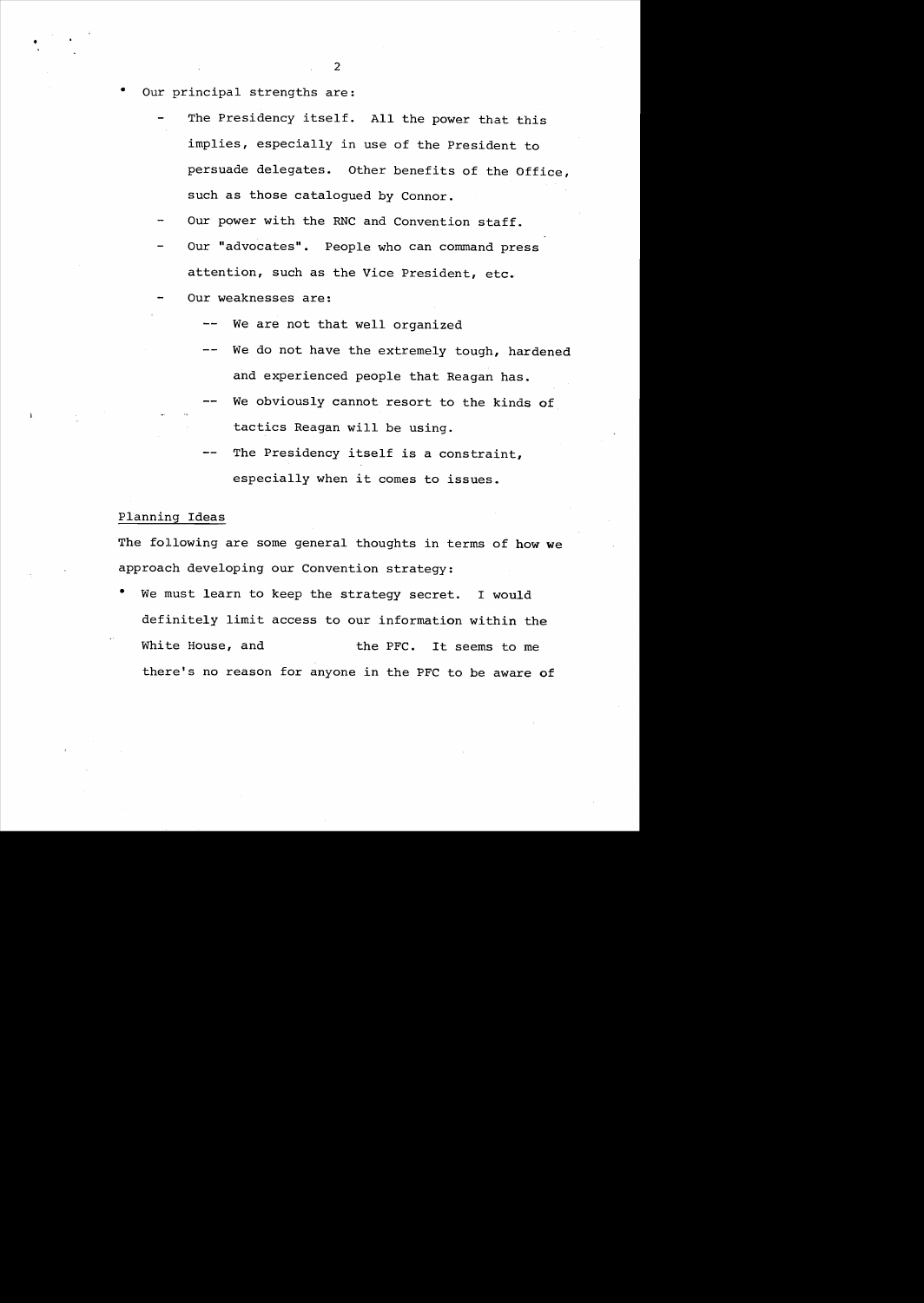our strategy sessions, other than Rog, Stu and possibly Jim Baker. We should have a disconnect between the overall strategy and the implementation process (e.g., the delegate operation and the logistical efforts). We should even seek to keep secret the fact that such a planning effort exists.

• In terms of controlling the delegates, it is critical that the Baker operation be given maximum attention and support. It is very important that we not work around his organization. Every contact with a delegate should be coordinated by Baker and, to the extent possible, should be implemented through his organization. It is critical that we build up his organization and his key people, in order to allow them to develop control and discipline over the delegates. It is important that delegates not be allowed to go around Baker's people (to the extent possible) in order that we have an effective discipline command system in place when we get to Kansas City. There will be a great temptation for people at the White House, Rog Morton and others at the PPC, to deal directly with delegates and encourage them to do likewise. Some of this is inevitable and indeed might be helpful, but the problem is that, to the extent this occurs on a regular basis, the credibility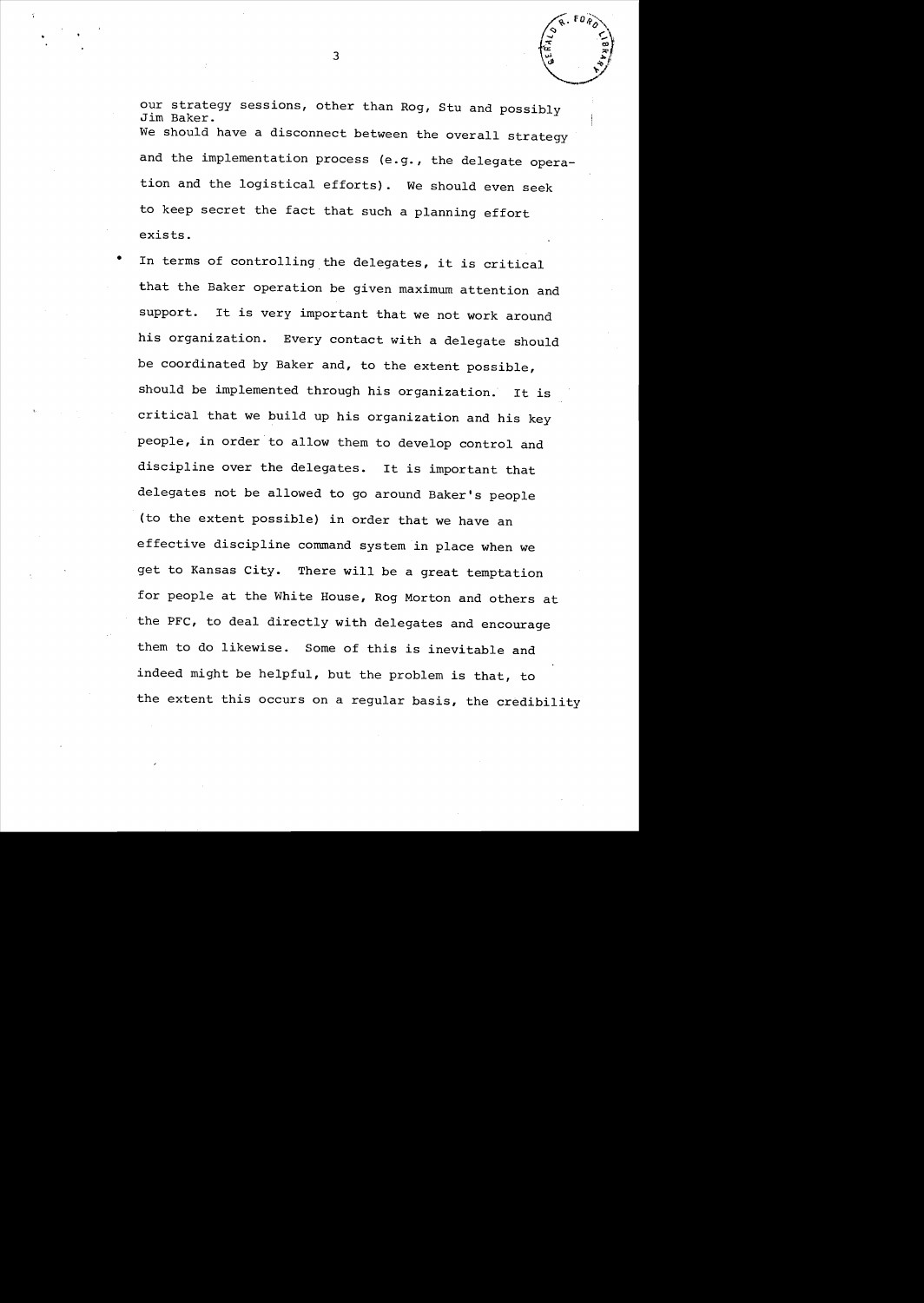of Baker and his people is decreased. We must remember that in Kansas City we're going to need to control massive number s of people on very short notice, and the only way this can occur is through Baker and his organization.

We need to get a key crack parliamentarian who is an expert on Robert's Rules of Order. Robert's Rules will be used by the Committees of the Convention for the first time this year. Bill Baroody and Pete Wallison are *trying*  to identify someone who fits the bill. Dick Mastrangelo at the Committee might be one candidate, but I think we need someone who is preeminent in the field.

The following are some key logistical considerations which should be the primary focus of Stan Anderson's attention:

> Fail-safe communications. There, of course, must be telephone/radio capabilities, but there must be a positive human backup considering of section leaders for the Convention floor, runners, team leaders within the various delegations, etc. Obviously, the Convention floor setup becomes key to the communications plan, and this needs to be cranked into our thinking early in the game. I can't help but think a creative mind could come up with a way of using the networks to help us communication-wise. There are all sorts of code systems that could be worked out, and communication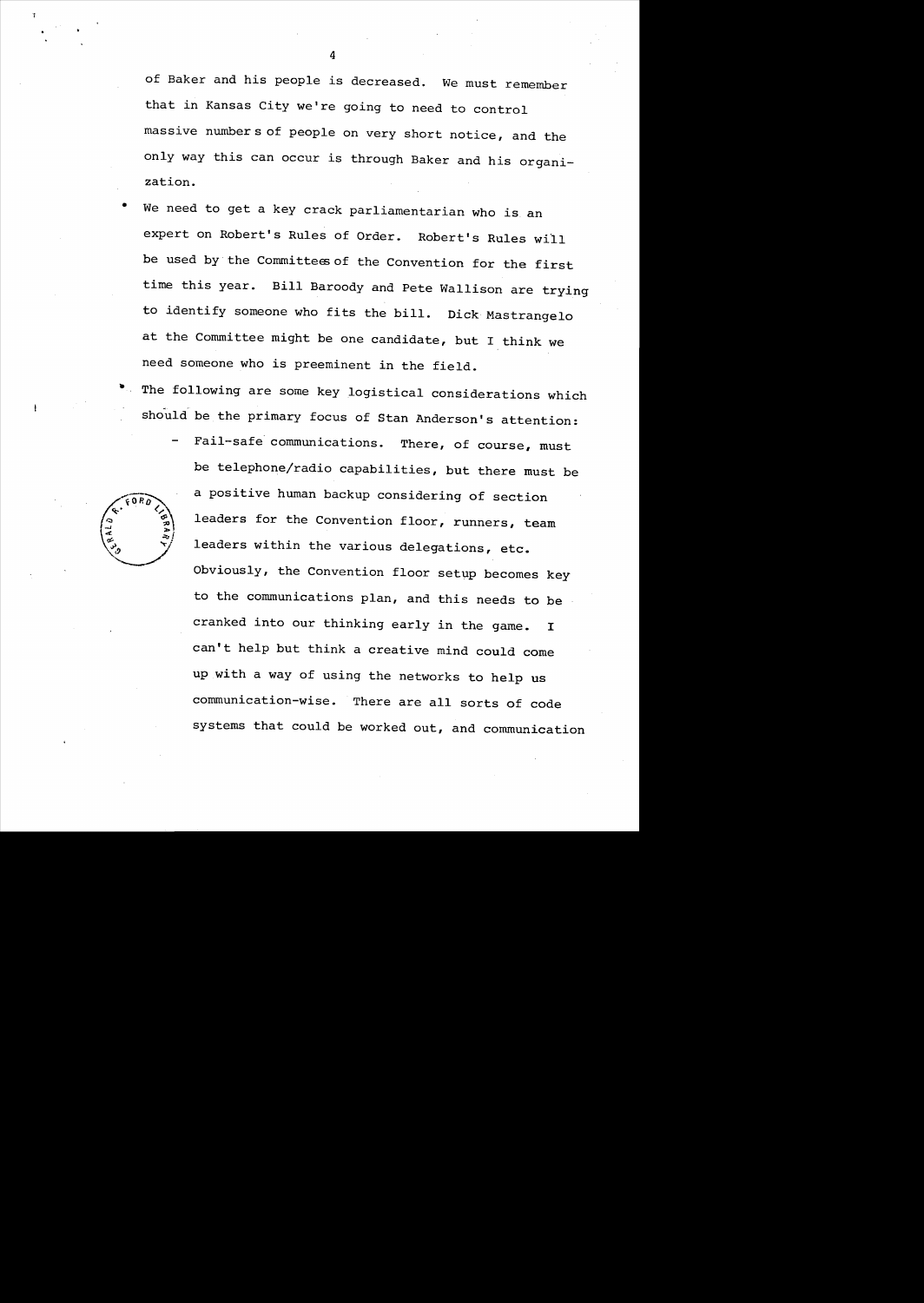could be through key advocates who we know could get on the tube, such as the First Family, Cabinet officers, Convention strategists, etc.

- We'll need literally hundreds of volunteers. Reagan forces already have plans to subsidize young people to get them into Kansas City. We need to move on this immediately, primarily because we don't have much money. Stan Anderson has a plan, but this should receive full support.
- Our transportation system must be fail-safe. We should anticipate efforts to foil us. staging
- We'll need/areas, and I've discussed this already with Stan.
- We should have a strategy headquarters. My initial that feeling is/this should be in a separate location. from the campaign headquarters at the hotel. Perhaps a house or an apartment nearby. This should be a very secure area, and the reason it ought to be separate is to avoid media attention and to enhance security. It must be within approximately five minutes walking distance from the hotel to be vital.
- As a part of our communication plan, we should have a printing capability with immediate distribution to all delegations.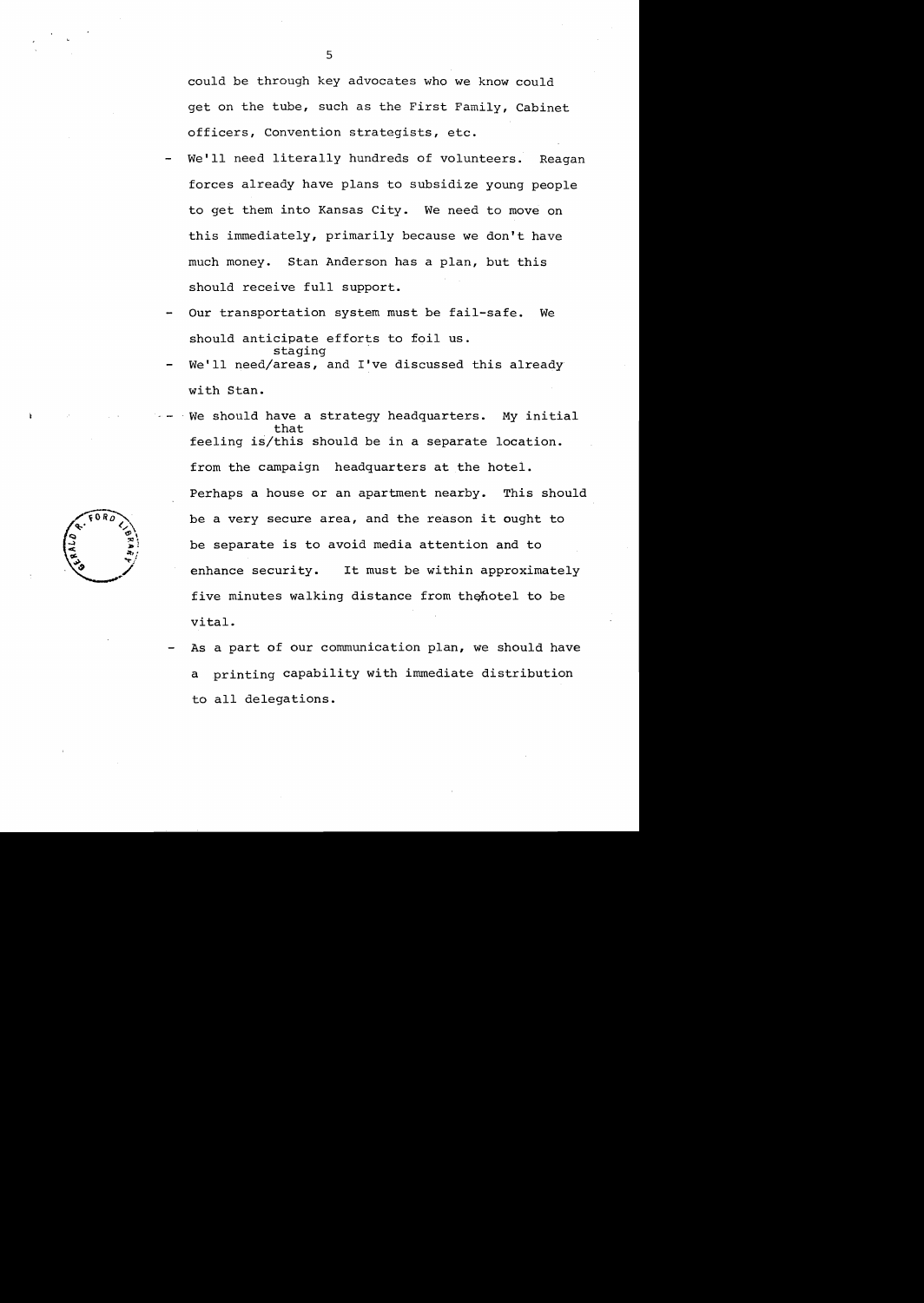## Strategy Concepts

The following are some preliminary strategy concepts:

- Obviously, we need to concentrate on who is appointed to the various committees, particularly Rules, Credentials, and Resolutions. We should begin to work immediately on legally committeed Reagan delegates who may be willing to support Ford on the procedural committee votes. (I am developing a separate strategy paper for the Platform Committee.)
- I think we should have a key strategy on attempting to collapse the scheduling of the Convention. I have in mind a strategy which would, at the last minute, move the Presidential nomination up as close to the opening day as possible. My basic reason for this is that I think the longer we're in Kansas City in a contested mode, the more strength Reagan is going to develop because of the reasons developed above. Furthermore, any successful effort on our part to change the order of the Convention will adversely impact Reagan's strategy plans. This will throw his people off in their timing and create confusion, which should benefit us if we're the cause of the change. In addition, this may permit us to go with the nomination prior to the Platform fight which clearly will benefit Ford. I don't see any way we can win with the Platform issues, and it may be so bad that the President will be in the position of having to repudiate the Platform prior to being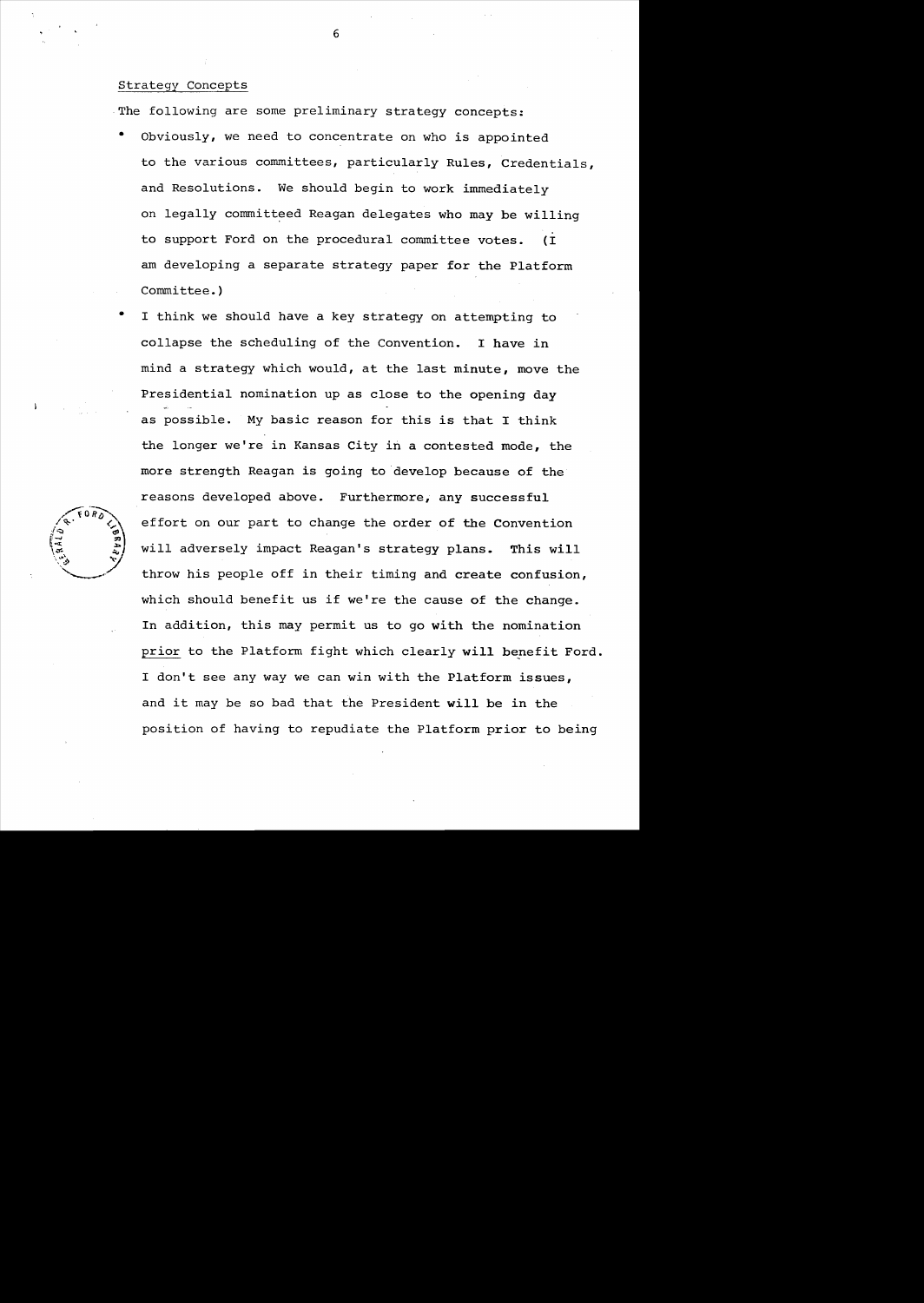nominated. Accordingly, I think our basic strategy should be to change the order of the Convention to take up the nomination prior to the Platform. Under this idea, the only major events prior to the nomination of the President would be the convening of the Convention, credentialing and then the adoption of the Rules. (I have a separate strategy paper on this particular idea.)

• We need to begin to develop plans for the coalitions we will need to win the nomination. First, we should identify what coalitions are needed, and to this end, I suggest that we go ahead and plan a meeting to be held in New York after the California primary (so that it can be cancelled if we win California) to talk about some of the old coalitions which were successful in the '48 and '52 Conventions. I believe that the basic delegate make-up in 1976 is similar enough to the people and regional differences that existed twenty years ago to make the '52 Convention relavant to what is happening this year. Peter Wallison is willing to put together a group in New York on a quiet basis of Jack Wells, Herbert Brownell and Charlie McWhortor. I recognize that these might not be the right people, and in any case, they could create problems, but if it looks like we're going to have a major Convention fight, it might be worth meeting with them to get their ideas. One objective would be to determine which coalitions are necessary and how they can best be put together.